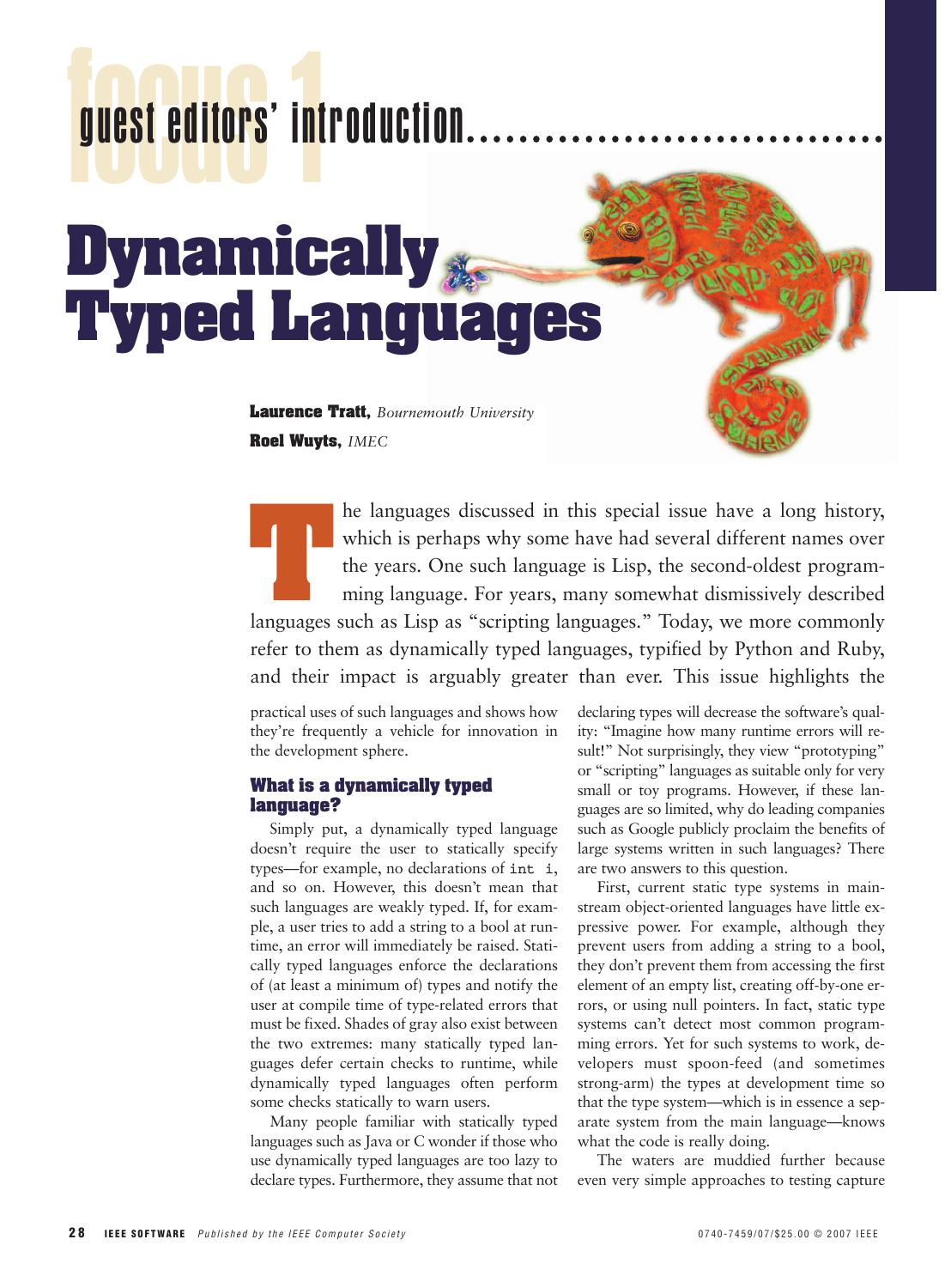virtually all, if not all, the errors that a static type system would capture. Plus, as many of us unfortunately know, even extensive testing has a hard job identifying off-by-one errors. Don Roberts formulated it perfectly at OOPSLA 2005: "Static types give me the same feeling of safety as the announcement that my seat cushion can be used as a floatation device" (see http:// martinfowler.com/bliki/OOPSLA2005.html).

Second, static type systems—as their name suggests—implicitly constrain the programmer at both compile time and runtime. In other words, static type systems tend to ossify programs, making them less flexible, more difficult to work with, and less amenable to change. When a user wants to modify one aspect of a system, that system's types could force numerous rewrites in unrelated parts of the system. (Think about all the problems for subclasses once overloading comes into the picture.) These rewrites can seriously inhibit any system experimentation. In an age where we strive for reusable software, and where software must adapt quickly to external changes, programming languages that reduce agility can be a significant disadvantage.

However, this issue doesn't aim to be onesided zealotry for dynamically typed languages. Sometimes, users will pay whatever it costs (in time or money) for extra software reliability, such as when requesting software for a nuclear power plant or an airplane's autopilot function. So static type systems have their part to play, but they're by no means the only option. As in most areas of life, the majority of software needs to balance various factors, and in many cases the advantages of dynamically typed languages come to the fore. Rapid application development, with its emphasis on quickly producing incremental results, showcases this in many areas.

## **A distinguished history**

People often say of the Velvet Underground that although they didn't sell many records, every person who bought one of their records started a band. Two dynamically typed languages deserve a similar epithet: Lisp and Smalltalk. While neither ever quite gained mainstream success, both had a huge influence on later languages—including many statically typed languages—and both are still used today. They're an important part of the long and distinguished history of dynamically typed languages.

Lisp was the source of many programming-

language firsts, such as automatic memory management. It's the ancestor of all extant functional languages, although, interestingly, most of its descendants are statically typed languages. One notable exception is Scheme, a very clean Lisp dialect with a sophisticated macro mechanism and module system.

Smalltalk is a purely object-oriented language that pioneered the bytecode virtual machine and graphical integrated development environments, long before C++ or Java were thought of. It inspired prototype-based (classless) languages, notably Self, a language whose many advances in VM technology we now take for granted via Java and.NET.

An excellent example of a highly performant dynamically typed language is Lua. This small but powerful language is extremely well suited to being embedded into existing systems, as shown in the article "Traveling Light, the Lua Way."

However, for many years, dynamically typed languages were viewed as slow, unreliable, and suitable only for small throw-away tasks. Although a handful of people used dynamically typed languages for complex systems—such as the banks that embraced Smalltalk in the beginning of the '80s—it was generally felt that "real" programmers used statically typed languages.

As with many other areas of computing, the emergence of the Web changed things. Creating dynamic Web pages in languages such as C was painful, and the dynamically typed language Perl quickly became synonymous with Web systems. However, Perl's origins in systems administration software—where small, inscrutable solutions were often the order of the day—prevented wider scale adoption.

In the late '90s, the object-oriented language Python—in many ways, a more traditional language than Perl—came to the fore as a dynamically typed language suitable for both small and large systems. Python continues to be used in a variety of applications. The article "A Common Medium for Programming Operations-Research Models" shows how to apply Python to domains traditionally dominated by statically typed languages. Today, languages such as Ruby continue to emerge and prove themselves useful in new spheres.

#### **The present**

For some time, the scarce resource when developing software hasn't been hardware but

**Lisp and Smalltalk are an important part of the long and distinguished history of dynamically typed languages.**